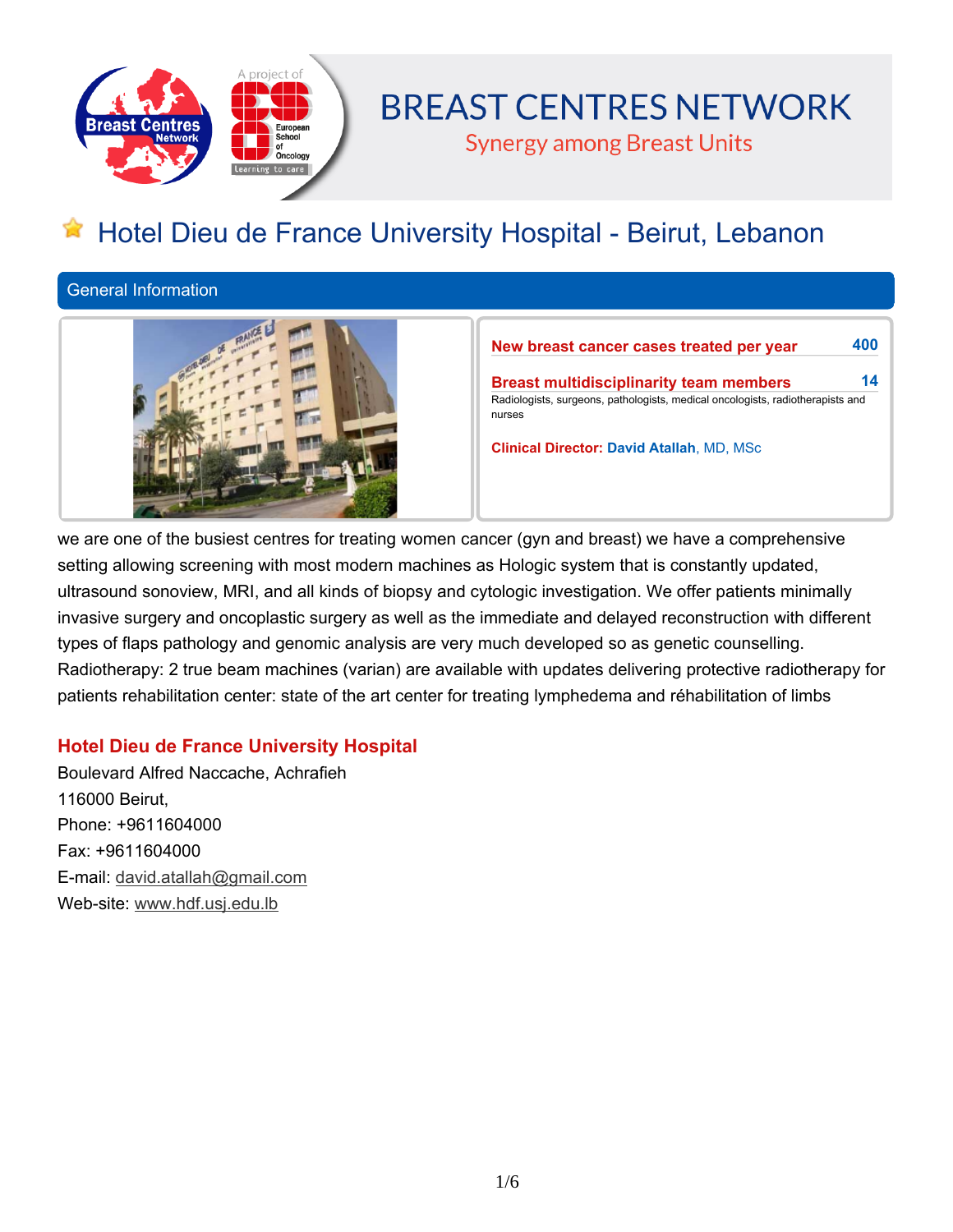# **Available services**

| Radiology<br>Breast Surgery<br>Reconstructive/Plastic Surgery<br>Pathology<br>Medical Oncology<br>Radiotherapy<br>Radiology                                                                                                                         | Muclear Medicine<br>Rehabilitation<br>Genetic Counselling<br>Data Management<br>Psycho-oncology<br>Breast Nurses                                                                                                                                                                                                                                                                                                                                                                      | Social Workers<br>Mutritional Counselling<br>Survivorship Groups<br>Sexual Health Counselling<br>Supportive and Palliative Care<br>Integrative Medicine                                                                                                                                                                                        |
|-----------------------------------------------------------------------------------------------------------------------------------------------------------------------------------------------------------------------------------------------------|---------------------------------------------------------------------------------------------------------------------------------------------------------------------------------------------------------------------------------------------------------------------------------------------------------------------------------------------------------------------------------------------------------------------------------------------------------------------------------------|------------------------------------------------------------------------------------------------------------------------------------------------------------------------------------------------------------------------------------------------------------------------------------------------------------------------------------------------|
| Dedicated Radiologists<br>$\overline{2}$<br>Mammograms per year<br>3500<br>Breast radiographers<br>Screening program<br>Verification for<br>non-palpable breast lesions<br>on specimen<br>Axillary US/US-guided<br><b>FNAB</b><br>Clinical Research | <b>Available imaging equipment</b><br>Mammography<br>Ultrasound<br>Magnetic Resonance Imaging (MRI)<br>hologic tomosynthesis<br>Available work-up imaging<br>equipment<br>Computer Tomography<br>Ultrasound<br>Magnetic Resonance Imaging (MRI)<br>$\Box$ PET/CT scan<br>BONE SCINTIGRAPHY<br><b>Primary technique for localizing</b><br>non-palpable lesions<br>Hook-wire (or needle localization)<br>Charcoal marking/tattooing<br>ROLL: radio-guided occult lesion<br>localization | <b>Available breast tissue sampling</b><br>equipment<br>Stereotactic Biopsy (Mammography<br>quided)<br>Core Biopsy (Tru-cut)<br>Vacuum assisted biopsy<br>Ultrasound-guided biopsy<br>Fine-needle aspiration biopsy<br>(FNAB, cytology)<br>Core Biopsy<br>Vacuum assisted biopsy<br>MRI-guided biopsy<br>Core Biopsy<br>Vacuum assisted biopsy |

# **Breast Surgery**

| New operated cases per year (benign and malignant) | 375 |
|----------------------------------------------------|-----|
| Dedicated Breast Surgeons                          | 2   |
| Surgeons with more than 50 surgeries per year      | 2   |
| Breast Surgery beds                                | 10  |
| Breast Nurse specialists                           | 2   |
| Outpatient surgery                                 |     |
| Intra-operative evaluation of sentinel node        |     |
| Reconstruction performed by Breast Surgeons        |     |
| Clinical Research                                  |     |

#### **Primary technique for staging the axilla**

- **Axillary lymph node dissection**
- **Sentinel lymph node biopsy:**
- **Blue dye technique**
- **Radio-tracer technique**
- **Blue dye + Radio-tracer**
- **Axillary sampling**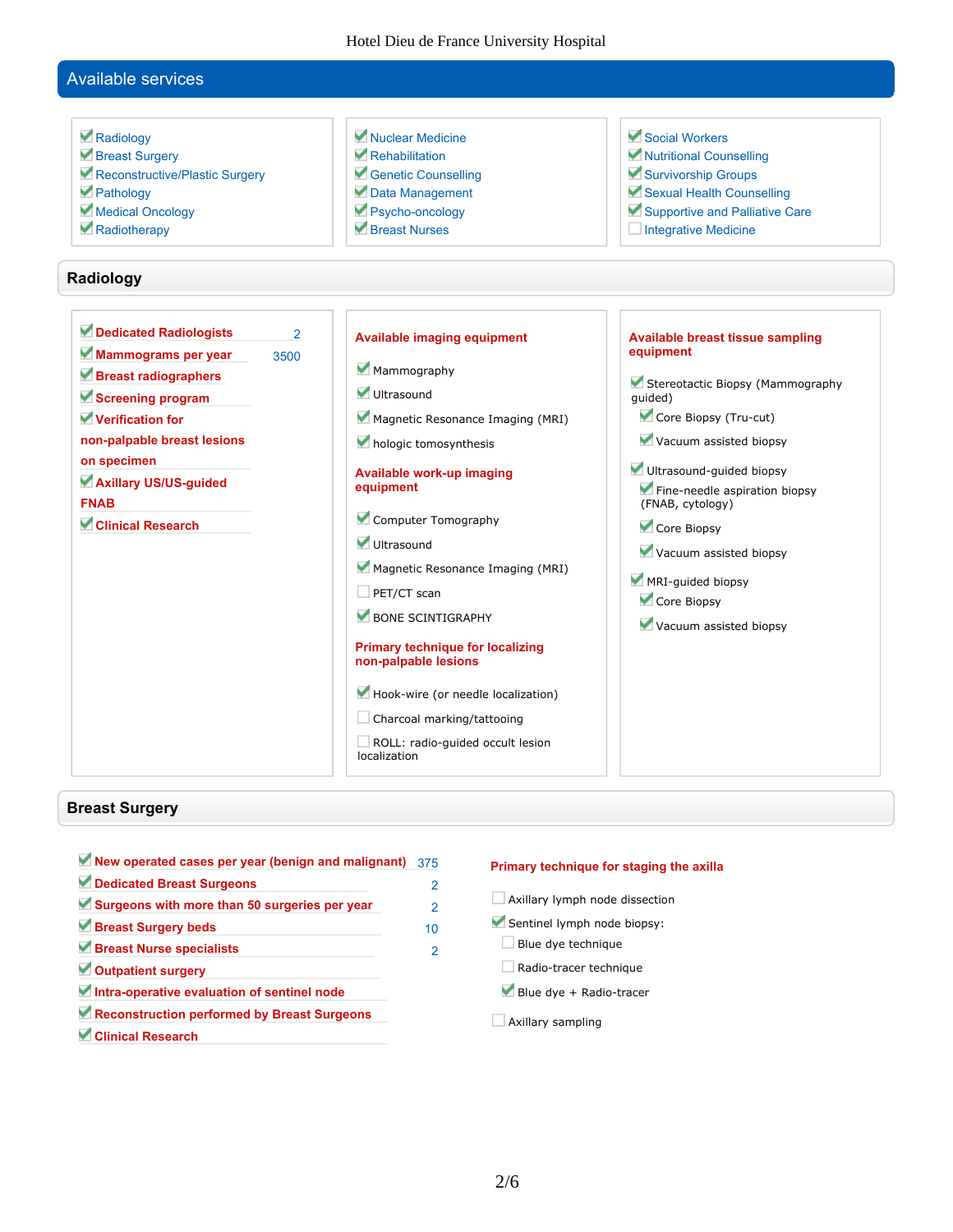| <b>Reconstructive/Plastic Surgery</b>     |   |                                                                   |
|-------------------------------------------|---|-------------------------------------------------------------------|
|                                           |   |                                                                   |
| Reconstructive/Plastic surgeons           | 1 | Type of breast reconstructive surgery available                   |
| <b>Immediate Reconstruction available</b> |   | Remodelling after breast-conserving surgery                       |
|                                           |   | Reconstruction after mastectomy:                                  |
|                                           |   | Two-stage reconstruction (tissue expander followed by<br>implant) |
|                                           |   | One-stage reconstruction                                          |
|                                           |   | Autogenous tissue flap                                            |
|                                           |   | Latissimus dorsi flap                                             |
|                                           |   | Transverse rectus abdominis (TRAM)                                |
|                                           |   | Free-flaps (free TRAM, DIEP, SIEA, gluteal, etc.)                 |
|                                           |   | Surgery on the contralateral breast for symmetry                  |

# **Pathology**

| Dedicated Breast Pathologists      | $\overline{2}$ | Other special studies available                          |
|------------------------------------|----------------|----------------------------------------------------------|
| <b>Available studies</b>           |                | Fluorescence in-situ Hybridization for HER-2 gene (FISH) |
| Cytology                           |                | Oncotype Dx (21-gene assay)                              |
| Haematoxylin & eosin section (H&E) |                | MammaPrint (70-gene microarray)                          |
| Surgical specimen                  |                | Prediction Analysis of Microarray 50-gene set (PAM 50)   |
| Sentinel node<br>Core biopsy       |                | Parameters included in the final pathology report        |
| Frozen section (FS)                |                | Pathology stage (pT and pN)                              |
| Surgical specimen                  |                | Tumour size (invasive component in mm)                   |
| Sentinel node                      |                | Histologic type                                          |
| Immunohistochemistry stain (IHC)   |                | Tumor grade                                              |
| Estrogen receptors                 |                | ER/PR receptor status                                    |
| Progesterone receptors             |                | HER-2/neu receptor status                                |
| $V$ HER-2                          |                | Peritumoural/Lymphovascular invasion                     |
| $\blacktriangleright$ Ki-67        |                | Margin status                                            |

## **Medical Oncology**

| Dedicated Breast Medical Oncologists |  |
|--------------------------------------|--|
| Outpatient systemic therapy          |  |
| <b>Clinical Research</b>             |  |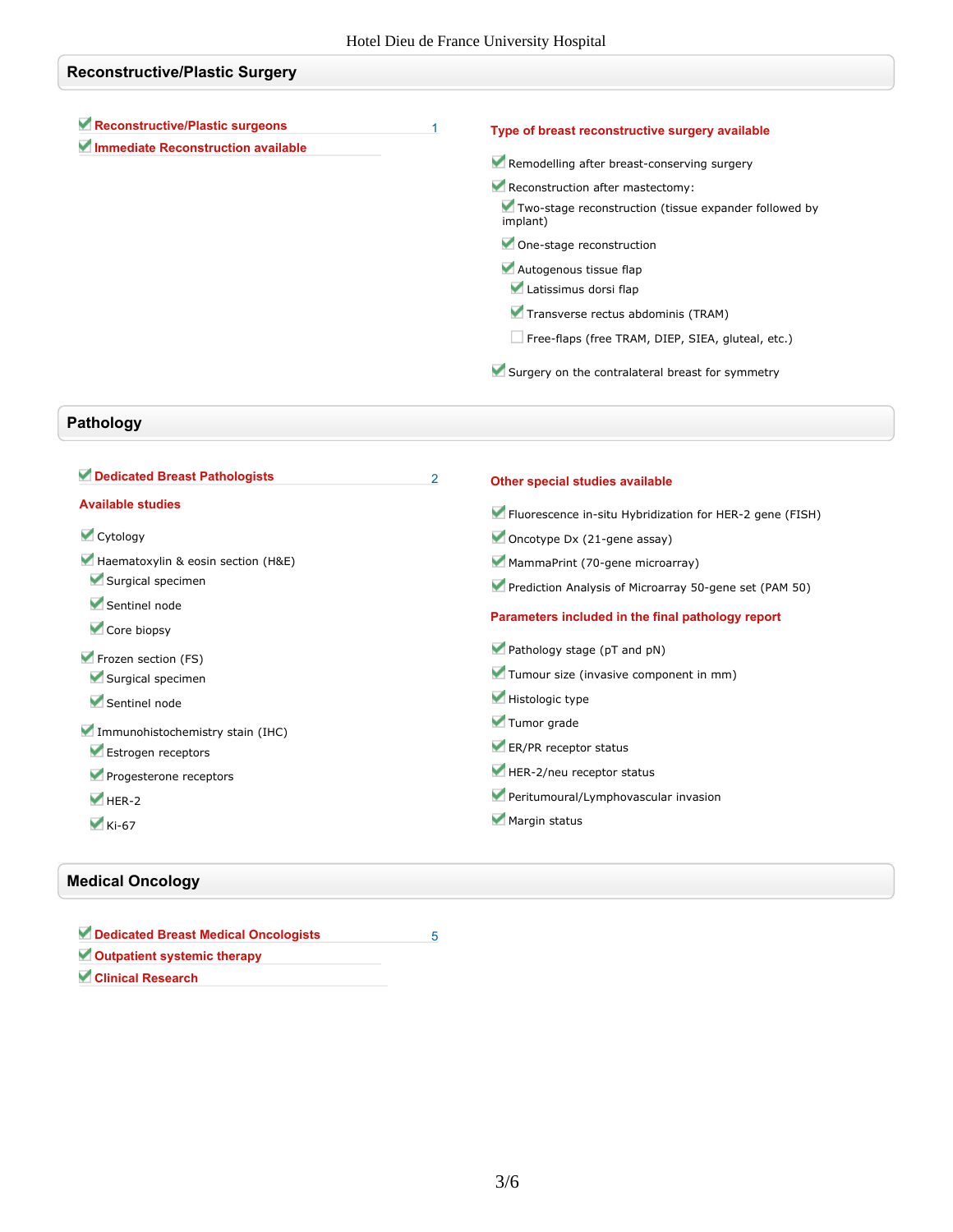## **Radiotherapy**

### **Dedicated Radiation Oncologists**

**Clinical Research**

#### **Available techniques after breast-conserving surgery (including experimental)**

**Whole-Breast RT (WBRT)**

- **Partial breast irradiation (PBI): External beam PBI**
- **Interstitial brachytherapy**

**Targeted brachytherapy (MammoSite, SAVI applicator, other devices)**

**Intra-operative RT (IORT)**

## **Multidisciplinary Meeting (MDM) / Tumour Board (TB)**

| <b>Regular MDM/TB for case management discussion</b> | Specialties/services participating in MDM/TB |
|------------------------------------------------------|----------------------------------------------|
| Twice a week                                         | Radiology                                    |
| $\blacktriangledown$ Weekly                          | Breast Surgery                               |
| Every two weeks                                      | Reconstructive/Plastic Surgery               |
| Other Schedule                                       | Pathology                                    |
| <b>Cases discussed at MDM/TB</b>                     | Medical Oncology                             |
|                                                      | Radiotherapy                                 |
| Preoperative cases<br>v                              | Genetic Counselling                          |
| Postoperative cases                                  | Breast Nurse Service                         |
|                                                      | Psycho-oncology                              |

#### **Further Services and Facilities**

#### **Nuclear Medicine**

### **Lymphoscintigraphy**

- **Bone scan**
- **Positron Emission Tomography (PET)**
- **PET/CT scan**

#### **Rehabilitation**

- **Prosthesis service**
- **Physiotherapy**
- **Lymph-oedema treatment**

#### **Genetic Counselling**

**Specialist Providing Genetic Counselling/Risk assessment service:**

- **Dedicated Clinical Geneticist**
- **Medical Oncologist**
- **Breast Surgeon**
- **General Surgeon**
- **Gynaecologist**
- **Genetic Testing available**
- **Surveillance program for high-risk women**

#### **Data Management**

- **Database used for clinical information**
- **Data manager available**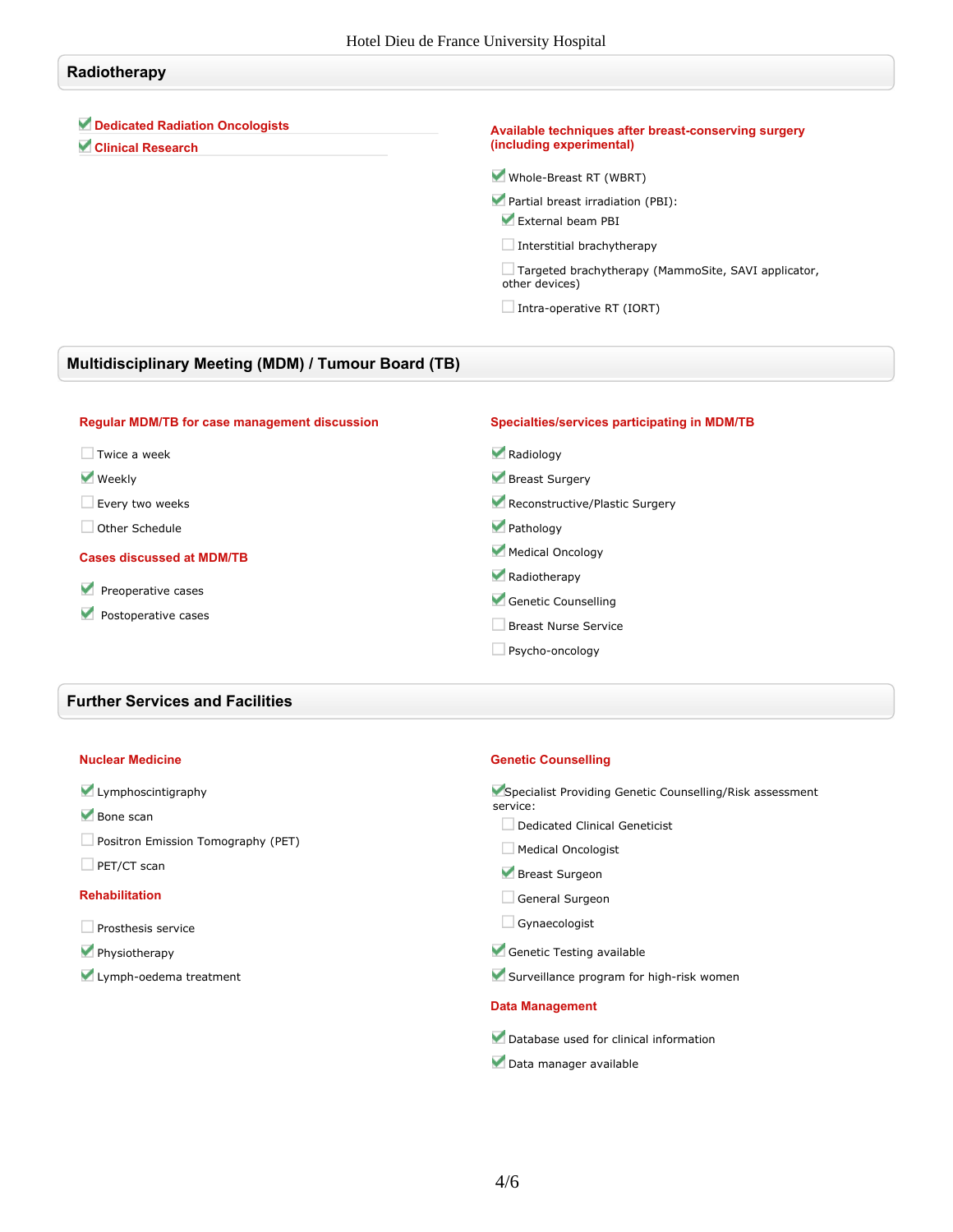## Hotel Dieu de France University Hospital

| <b>Contact details</b>        |                                                                       |                          |              |
|-------------------------------|-----------------------------------------------------------------------|--------------------------|--------------|
| <b>Clinical Director</b>      |                                                                       |                          |              |
| David Atallah, MD, MSc        | Head of Breast and Gynecologic Cancer david.atallah@gmail.com<br>Unit |                          | +96171152520 |
| Radiology                     |                                                                       |                          |              |
| noel aoun, MD                 | head of radiology                                                     | aounnoel@hotmail.com     | +9613617400  |
| <b>Breast Surgery</b>         |                                                                       |                          |              |
| David Atallah, MD, MSc        | Head of breast surgery                                                | david.atallah@gmail.com  | +96171152520 |
| <b>Reconstructive Surgery</b> |                                                                       |                          |              |
| marwan nasr, MD               | Head of plastic surgery department                                    | mwnasr@hotmail.com       | +9613545557  |
| <b>Pathology</b>              |                                                                       |                          |              |
| Viviane Smayra, MD, PhD       | Head of pathology                                                     | viviane smayra@yahoo.fr  | +9613761673  |
| <b>Medical Oncology</b>       |                                                                       |                          |              |
| Joseph Kattan, MD             | Head of Oncology                                                      | jkattan62@hotmail.com    | +9613635913  |
| Radiotherapy                  |                                                                       |                          |              |
| ELIE NASR, MD                 | Head of radiotherapy                                                  | elie.nasr@hdf.usj.edu.lb | +9613274769  |